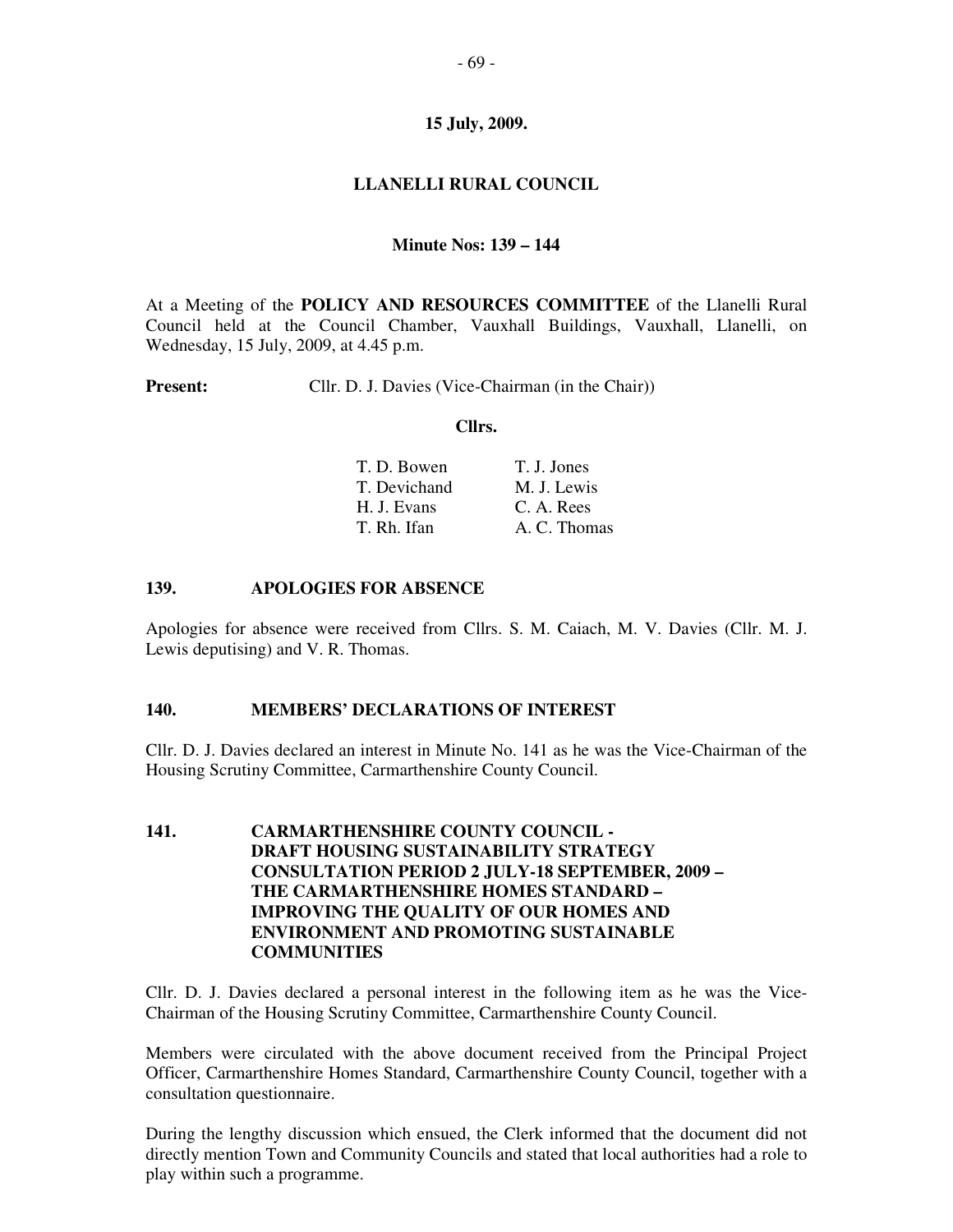Reference was made to the above questionnaire as having been sent out to randomly selected Council tenants and to the fact that many housing estates had been refurbished, however, some tenants had not looked after their properties and valuable funding was being wasted. Mention was made of housing inspectors, together with some local ward members, inspecting properties every six months however, it was felt that some housing associations didn't always look after their properties which went against the policies of health and well being, and which therefore, had a 'knock-on' effect on people's conception of some areas. Arising out of this discussion, reference was made to the empty properties within the Maengwynne area of Llanelli.

Members felt that there was a need to aid sustainability by responding to climate change and to find ways to eradicate fuel poverty. Waste management was an important issue and reference was made to processes such as Anaerobic Digestion being introduced to reduce CO2 emissions and fuel poverty. The introduction and development of more play schemes/facilities and allotment sites would promote health and wellbeing.

The document did not contain any direct reference to economic capital financial investment or resources nor to developing social networks through resident associations, etc.

As a key stakeholder, the Council wished to be involved in any pilot scheme proposed and it was particularly felt that not only County members, but also local members, of Town and Community Councils should be involved in key initiatives for specific housing estates. By utilising this Council's community halls for the promoting of consultation events, social networks could be developed in local communities.

A suggestion was made to promote private ownership schemes and to introduce financial incentives for same, which could lead to greater community pride and individual ownership of the task ahead; with tenants needing to fully co-operate and participate in the Carmarthenshire Homes Standard.

**RESOLVED** that the Clerk forward Members' views and comments to the Principal Project Officer, Carmarthenshire Homes Standard, Carmarthenshire County Council.

# **142. PUBLIC BODIES (ADMISSION TO MEETINGS) ACT, 1960**

**RESOLVED** that in view of the confidential nature of the business to be transacted, the following matters be considered in private and that the power of exclusion of the public under Section 1(2) of the Public Bodies (Admission to Meetings Act, 1960) be exercised.

# **143. WORK BASED LEARNING (WBL) CONTRACT 1 AUGUST, 2009 – 31 JULY, 2010 ALLOCATION OFFER**

The above document was received from the Head of Lifelong Learning & Providers Division, Welsh Assembly Government, which formally offered a contract continuation to the Training Department for the 2009/10 contract year.

A spreadsheet produced by the Training Manager was also circulated and he informed of the need to begin making the necessary arrangements with immediate effect.